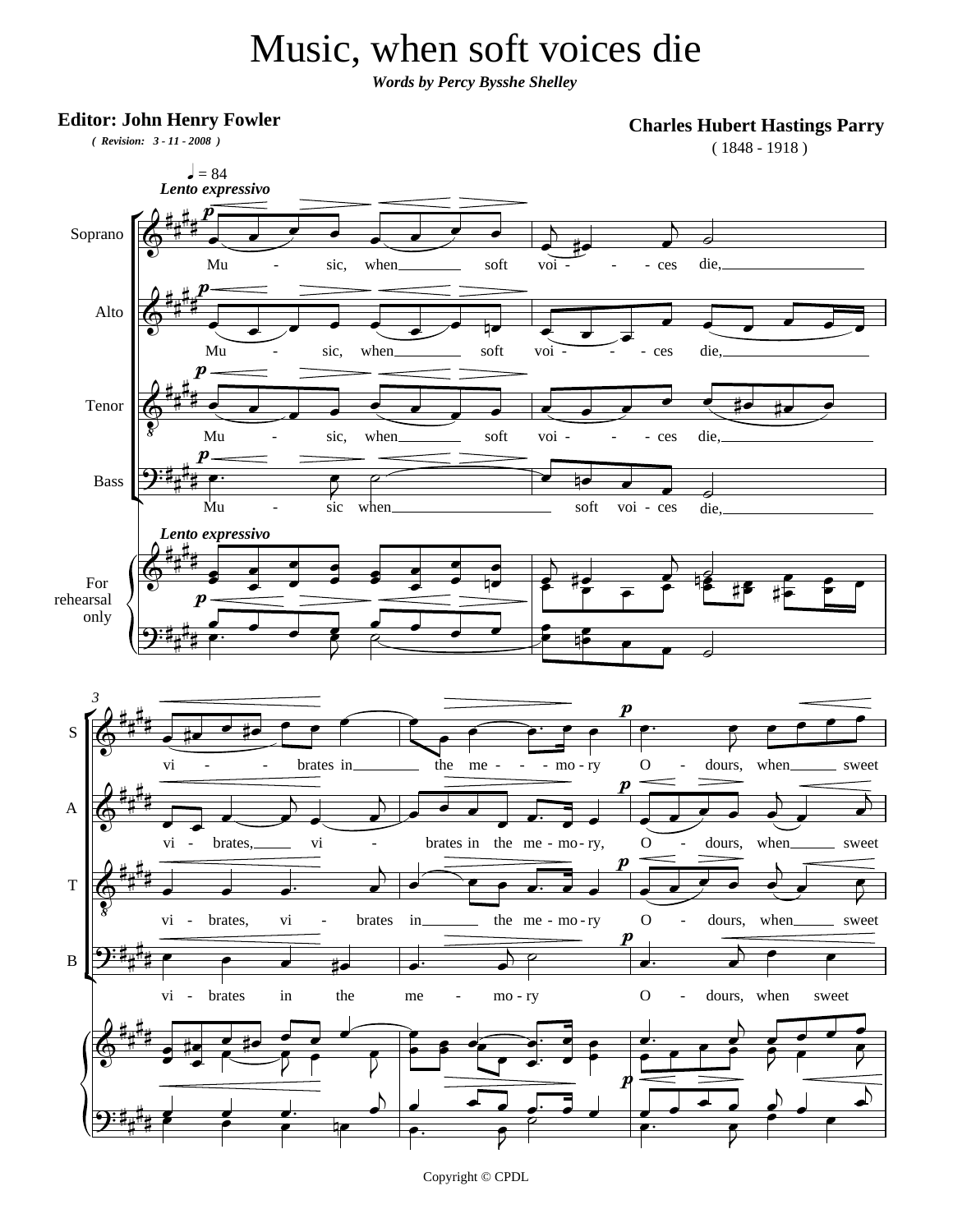

2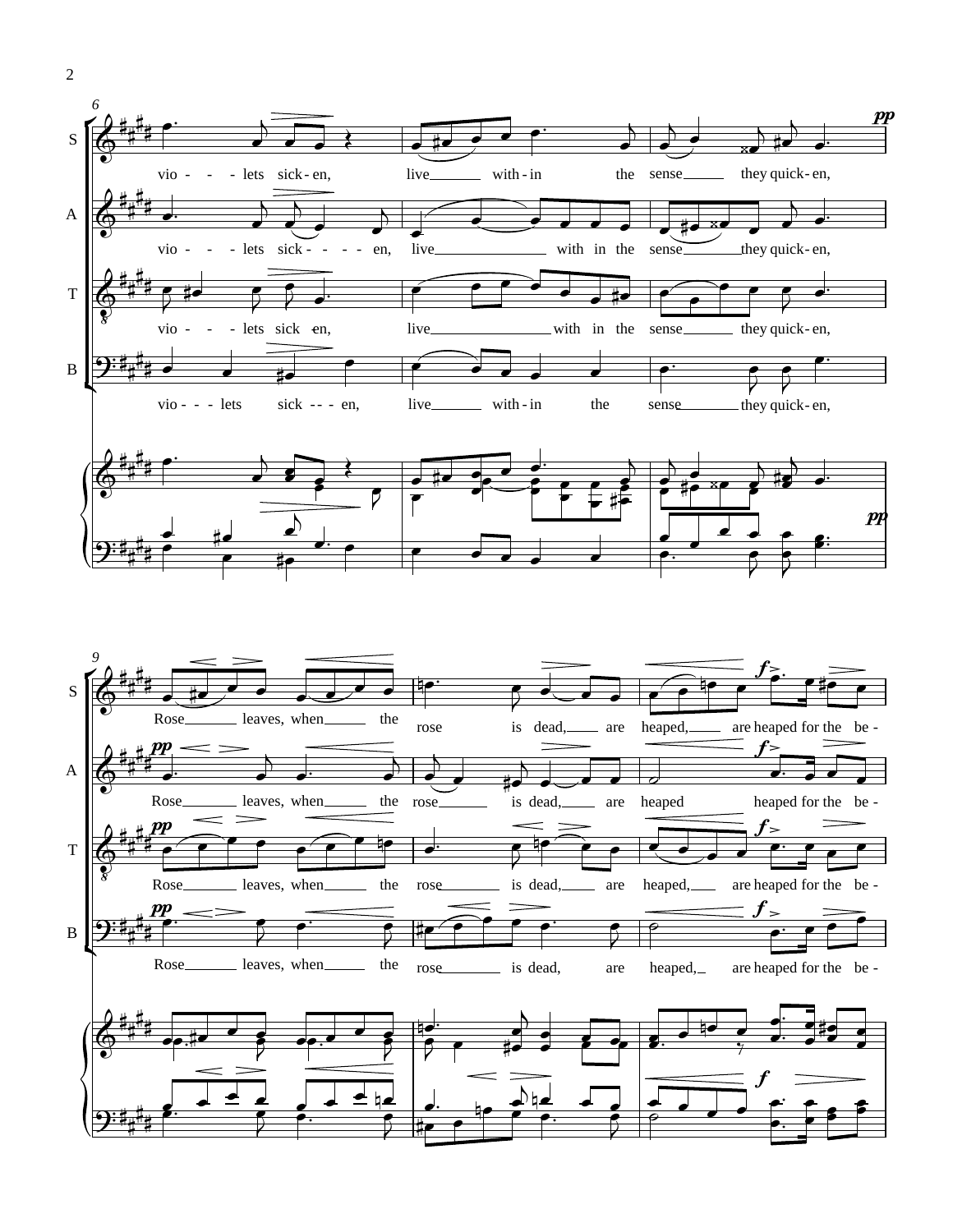



B